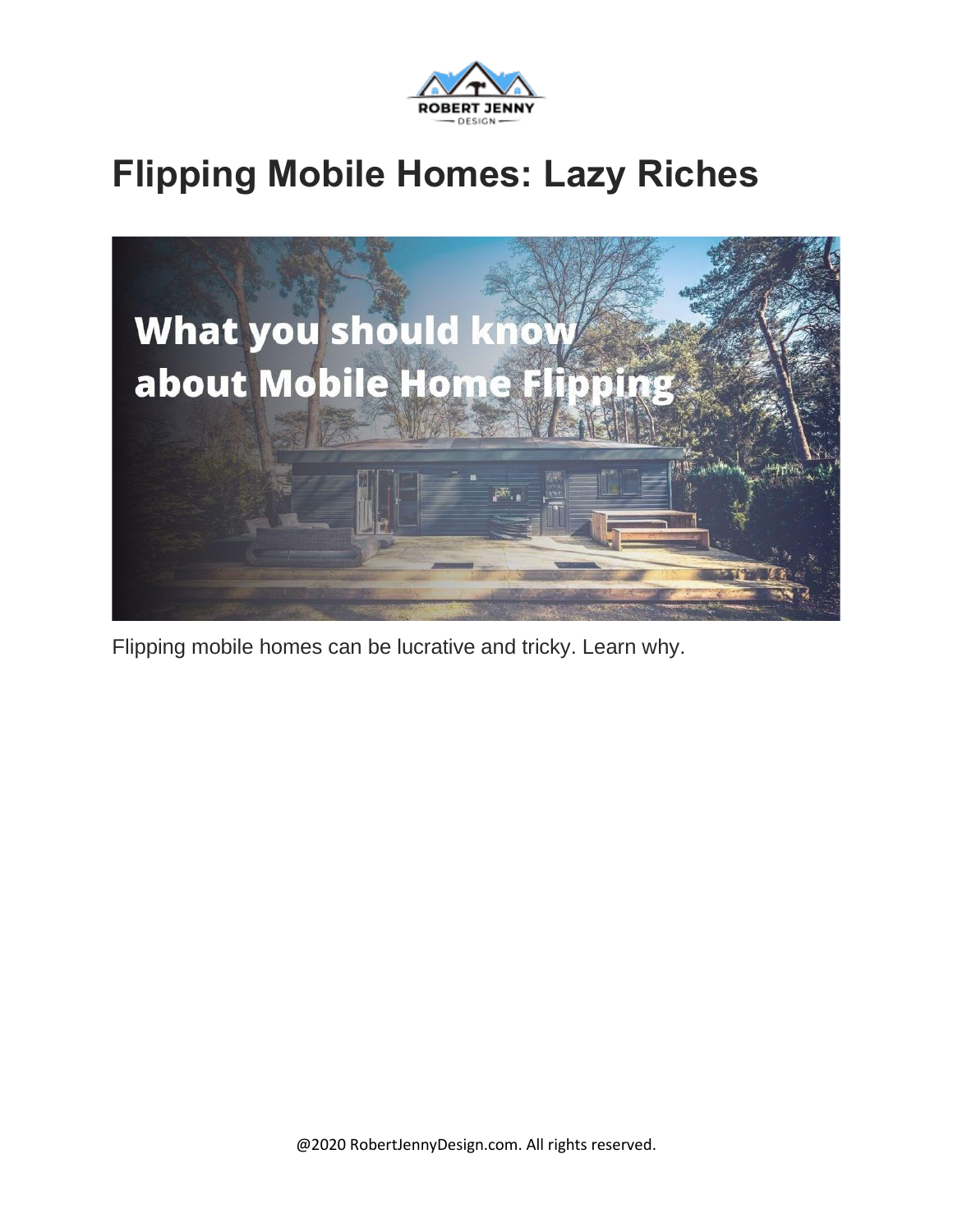

## **The Slippery Slope Of Mobile Home Flipping**



Careful where you step

Flipping is the purchase of a property that, in many cases, needs some work, you improve the property, and then sell it for a profit. In reality, the flipping of a property can be very successful or be very dangerous, so you have to be careful. However, flipping mobile [homes](https://en.wikipedia.org/wiki/Mobile_home) is a bit different. When you turn these properties, there is a little more complication because they are so affordable. It can skew the profit margin for the inexperienced since the price per square footage in a manufactured home can cost half that of a traditional home.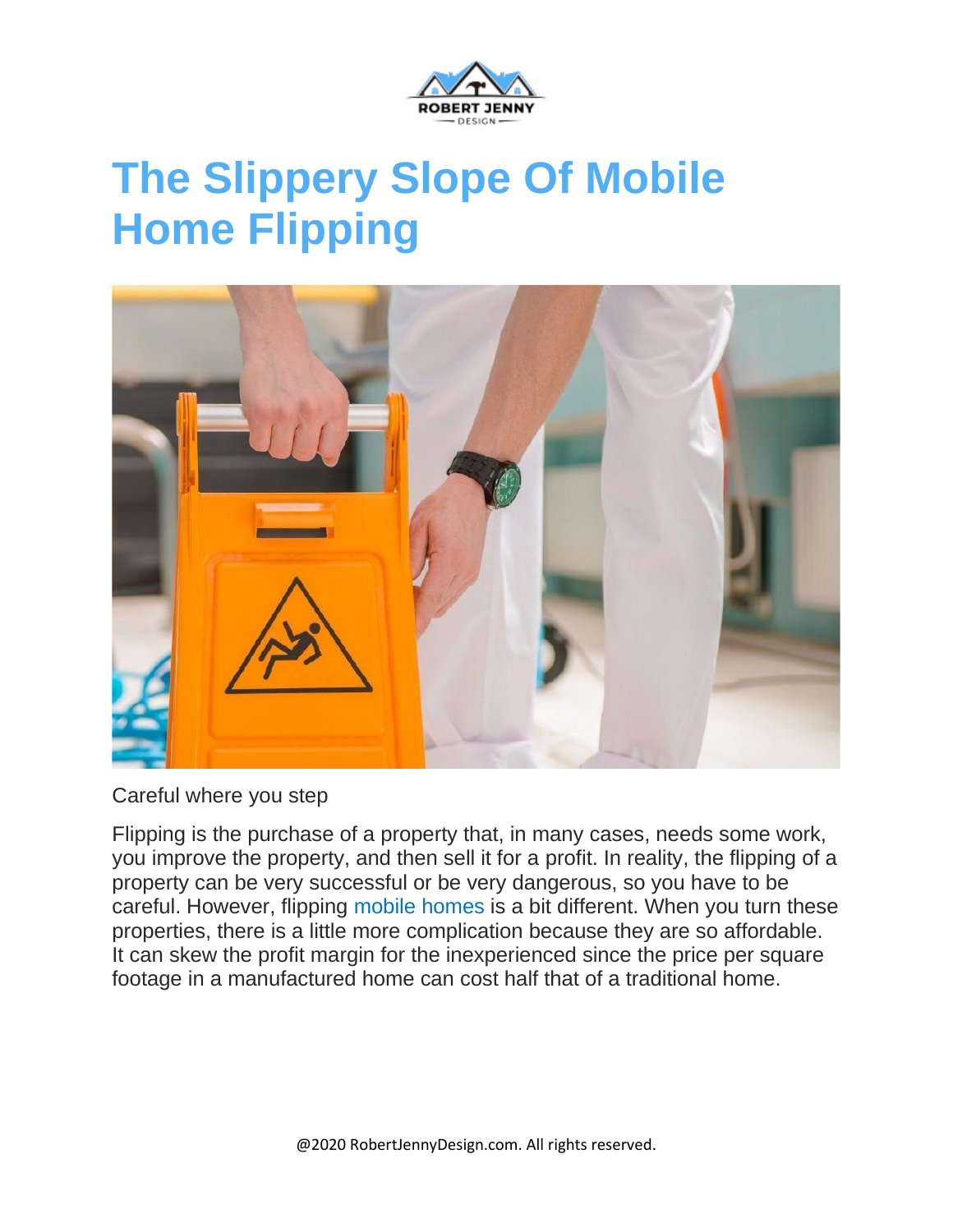

#### **You May Need Less Money**



Flipping mobile homes can be an attractive business opportunity, especially if someone is handy, and they live in a populated area. Mobile homes are almost always much cheaper than houses, which means that mobile homes have a lower bar than with traditional homes. This doesn't mean the investment strategy is risk-free, though. Like flipping [houses,](https://robertjennydesign.com/flip-house-tax/) there are some challenges and potential pitfalls that come with flipping mobile homes. Walking a fine line between updating the structure and not outpricing the

@2020 RobertJennyDesign.com. All rights reserved.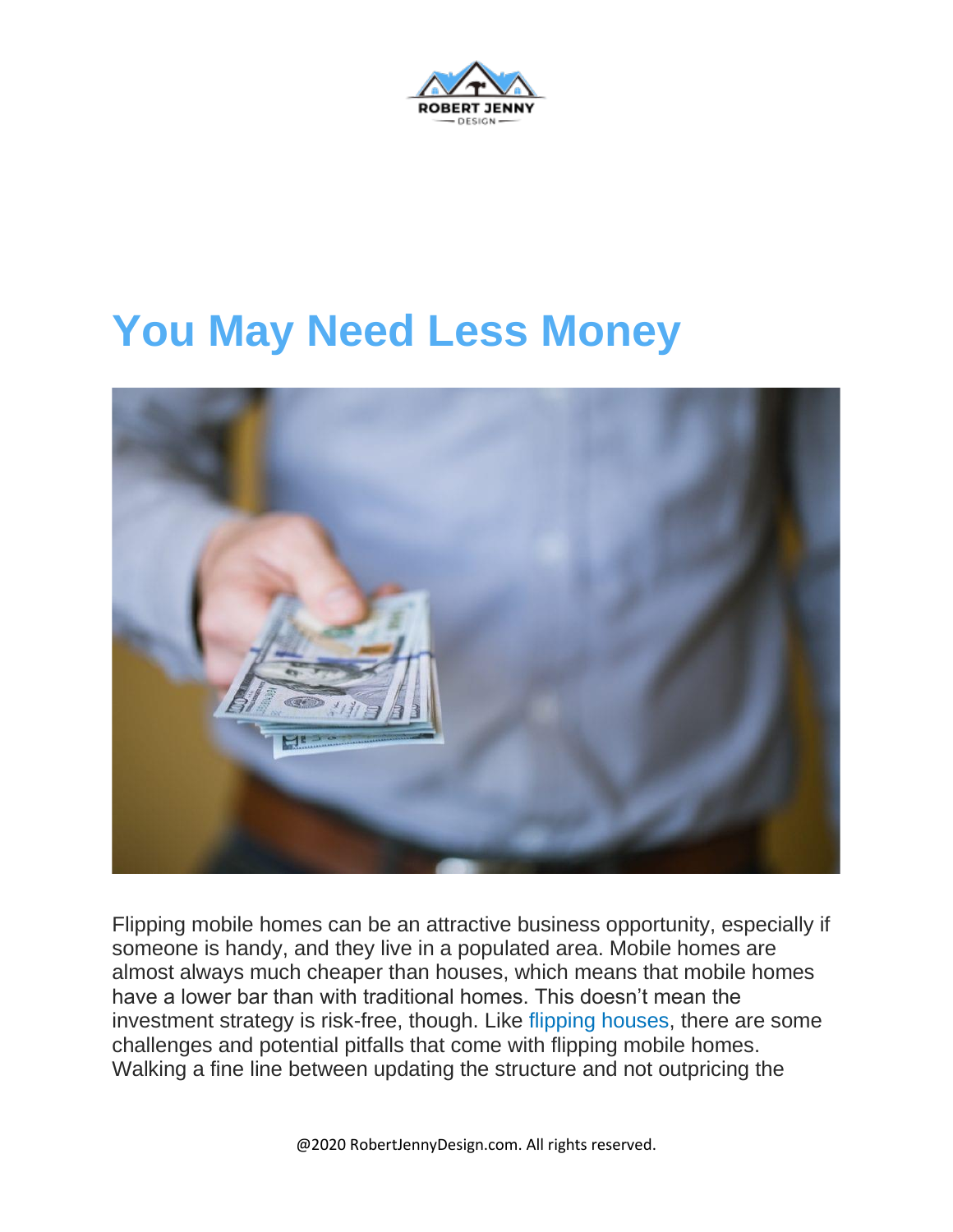

market is required in flipping mobile homes, meaning investors willing to rehab and flip mobile homes must learn how to perform real estate market [analysis.](https://robertjennydesign.com/what-is-a-contract-assignment/)

### **Consider The Cost Before You Start**



Always have a plan about the cost

Also, some forethoughts are required in flipping a mobile home. Investors need to understand the return on investment, in addition to knowing the trends in the housing market field, to avoid any loss. Some mobile homes may need a cosmetic makeover; some updating the major surfaces will give a [high](https://robertjennydesign.com/flipping-vs-renting/)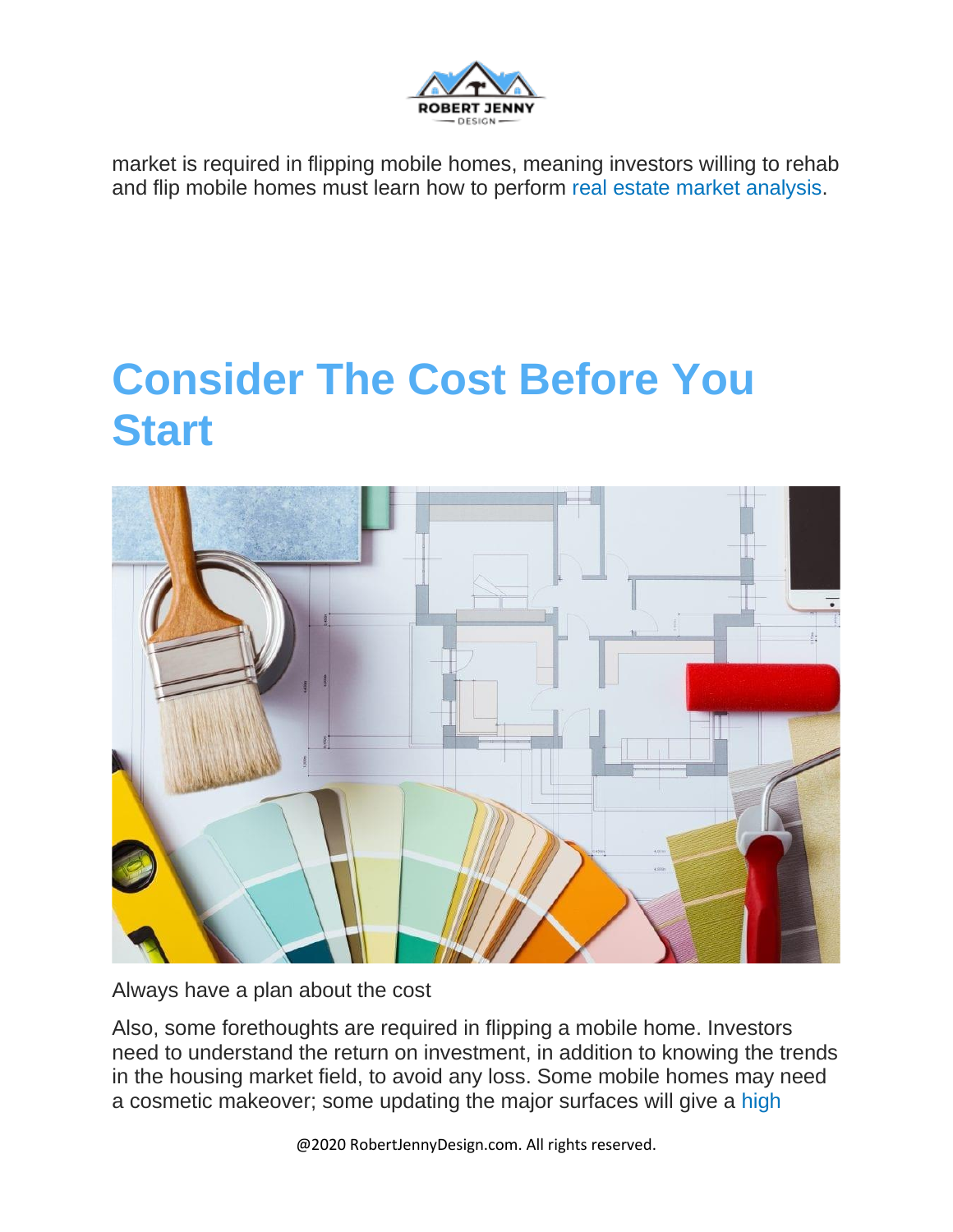

return on [investment](https://robertjennydesign.com/flipping-vs-renting/) (ROI). But one must take note that if a mobile home comes with too many structural issues (assuming it is on a permanent foundation), it isn't worth investing in.

# **Flipping Mobile Homes Or Traditional Homes?**

It is vital to note a few things; most individuals who had no issue flipping a traditional home shouldn't have a problem when flipping mobile homes. Nevertheless, most investors consider having a budget since most mobile homes are relatively inexpensive. Still, most investors must realize there is a lot to know when working with mobile homes. For example, what are the benefits of selling a floppy mobile home even with upgrades, what are the best locations for mobile home flipping, have an understanding of who will buy the property once complete. Other essential questions are where do I get the money for acquiring and rehabbing such properties, or how do I sell it on the open market.

A perfect instance is a mobile home that cost an investor \$40,000 total might end up selling for \$65,000, netting the investor a \$15,000 profit. It's better to have a conservative sales figure when setting for a budget, especially with mobile homes. This way, the number of the lowest amount of money for which a mobile house can sell will result in a profit for the investor.

## **Mobile Home Considerations**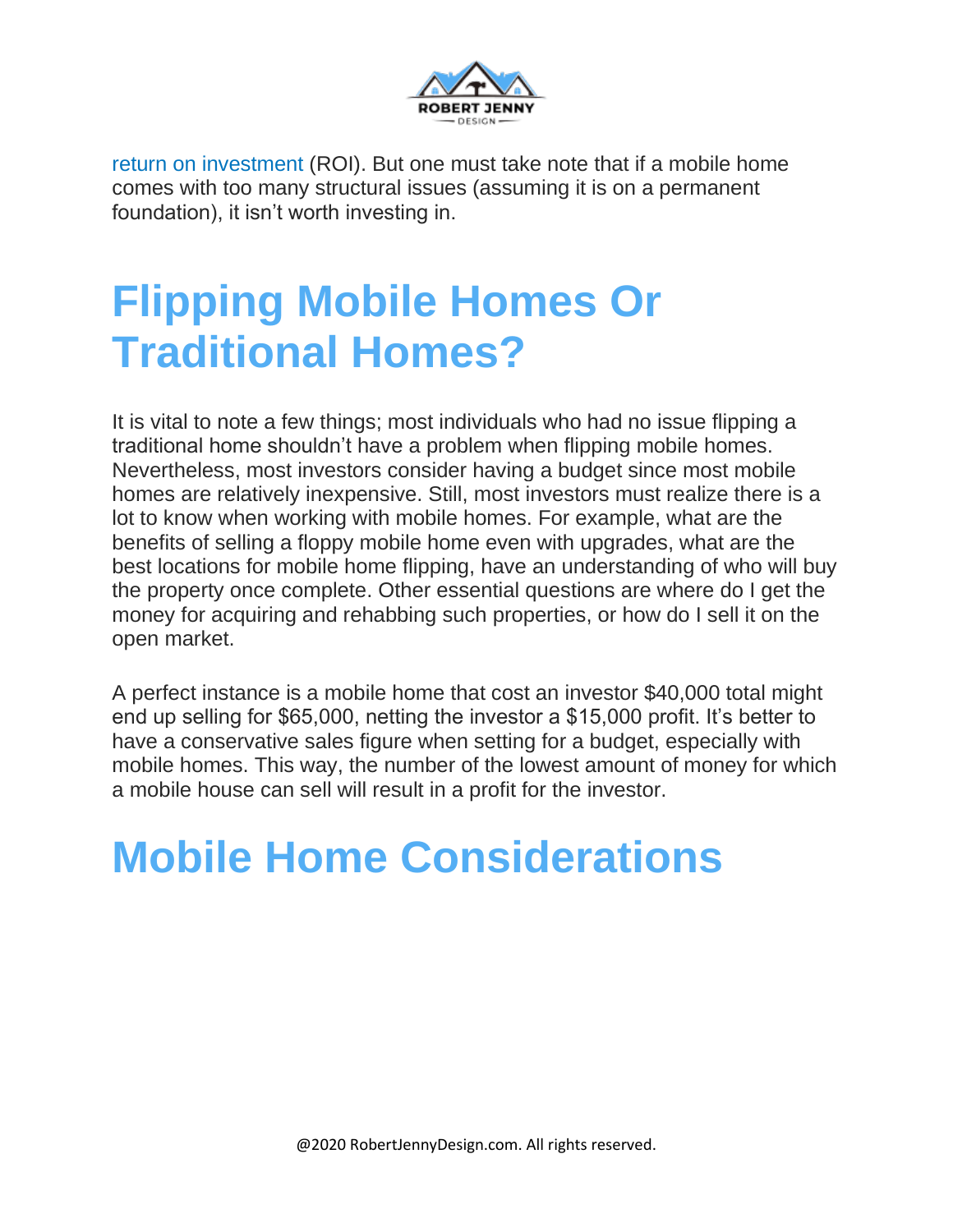



Frustrated stressed young business man in an office

The client base is a major problem faced with flipping mobile homes. Most clients don't have the capital, meaning the investor will have to do owner financing. Moreover, community owners place restrictions on renting home in their community. Sometimes the reward, after all, is too low to warrant the effort. Therefore, to handle this type of demand, investors need to know the market very well. Also, some mobiles are not well maintained, tenants complain, and abuse and the mobile homes themselves are not usually well built.

## **Mobile Home Buyers**

Flipping can be a tricky course for inexperienced investors. But apart from this, flipping mobile homes require less money as an investment, the finished product always sells like a traditional house, and those people who can't obtain a considerable mortgage are those that continue to look for a cheap standard of living to provide ideal market potential.